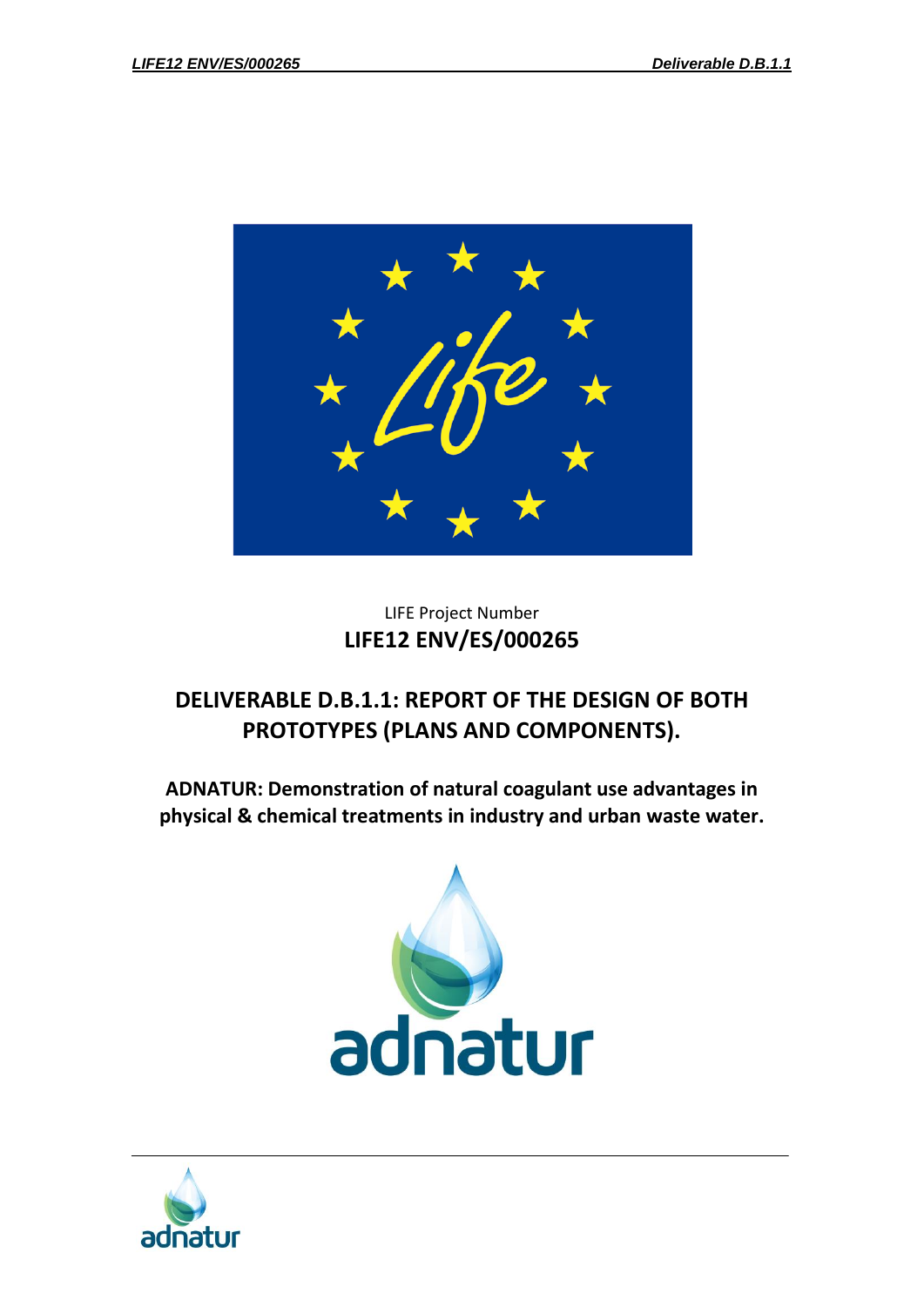## **CONTENTS**

| 2.  |  |
|-----|--|
| 21  |  |
| 2.2 |  |
| 2.3 |  |
| 2.4 |  |
|     |  |
| 31  |  |
| 3.2 |  |
| 3.3 |  |
| 3.4 |  |
|     |  |

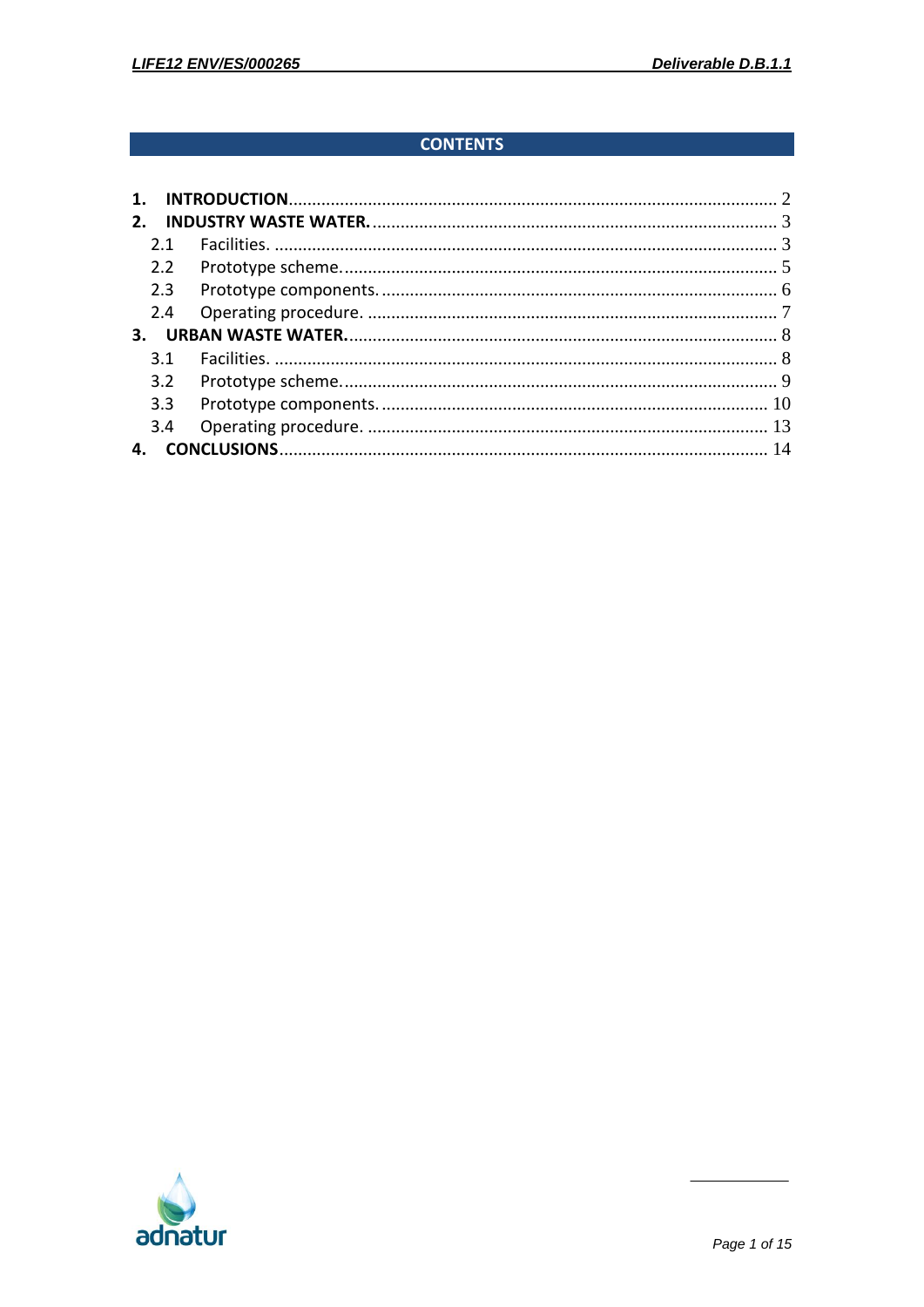#### <span id="page-2-0"></span>**1. INTRODUCTION**

ADNATUR project aims to validate, assess and industrially demonstrate a new innovative and environmentally friendly technology. This technology is based on products derived from natural extracts, for its use in the primary treatment of wastewaters, at urban and industrial level.

Some of the advantages offered by this new technology derives in energy and resources save and the removal of hazardous chemical waste production during the physical-chemical treatment of industrial or urban wastewater. In order to demonstrate these advantages two wastewater treatment industrial-scale prototype plants will be designed, assembled, and put into operation in different real end-users facilities.

During this task two prototypes, specifically adapted to treat wastewater coming from different sectors, will be designed and constructed. First prototype is mainly focused on feeding industrial water, in particular textile and ceramics sector. Second prototype is exclusively focused on feeding urban water.

Current report presents design plans and components description of these prototypes. In addition to that, further technical details focused on the treatment procedure are also included.

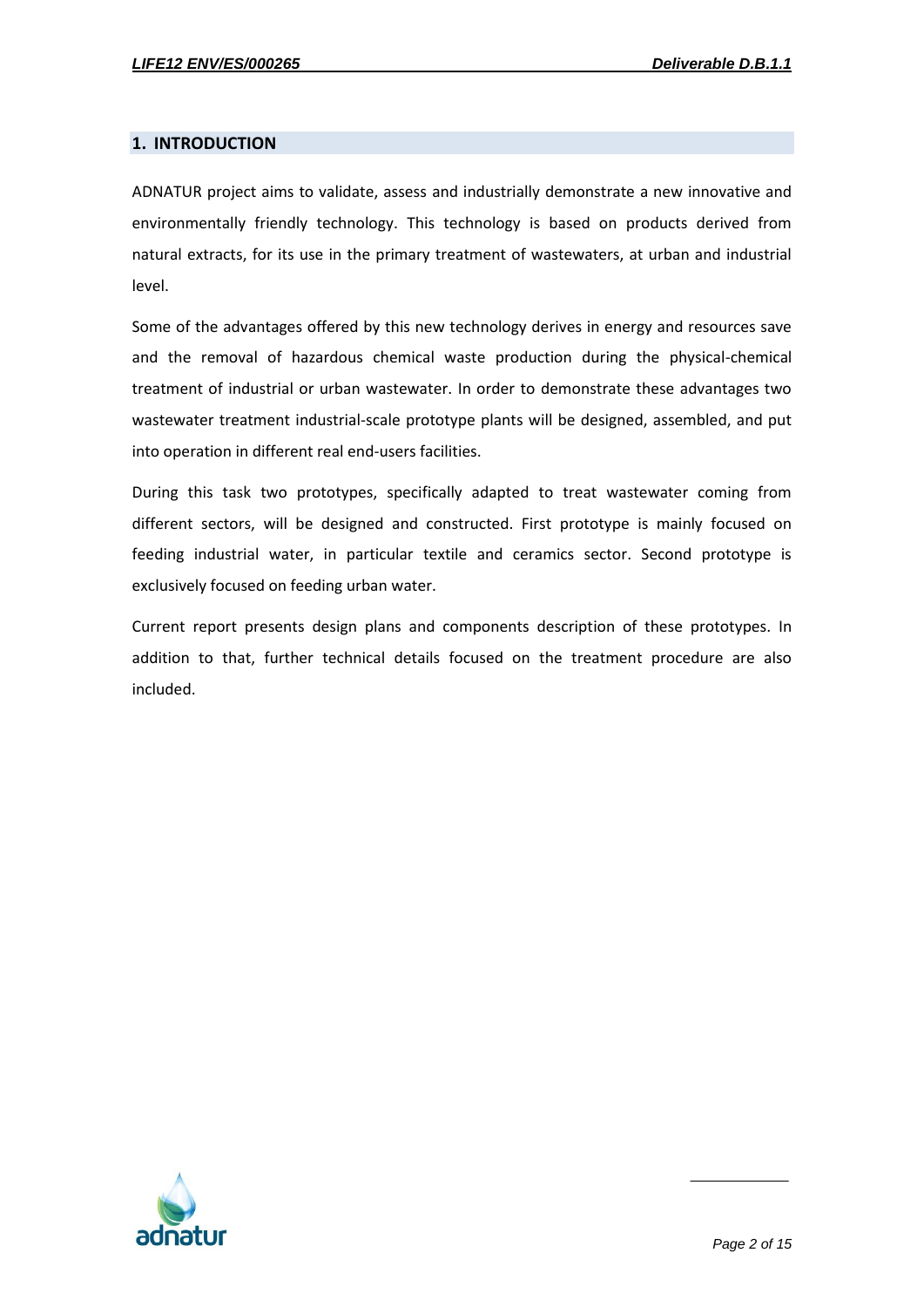#### <span id="page-3-0"></span>**2. INDUSTRY WASTE WATER.**

#### <span id="page-3-1"></span>**2.1 Facilities.**

The characteristics of each kind of waste waters coming from industrial sectors are very different, for this reason the problems derived from its treatment are very diverse and specific. During the development of this new technology, two kinds of waste water coming from industrial sectors (ceramic and textile sector) will be treated. The characterization of different waters will be shown in the next points.

a. Ceramic sector.

In the ceramic industry many wet processes are given, which implies high consumption of water. Companies included in this sector, carried out manufactured ceramic tiles finishes. This means chamfering and/or polishes the surface to achieve different finishes. For this purpose, highly abrasive grinding wheels made with substances that are consolidated by inorganic salts and resins are used.

In this process, water is used for cooling both the grinders and cutting and polishing saws and for dragging the eroded particles from the ceramic pieces. The main characteristics of this kind of water are:

- High salinity caused by continuous supply of salts from the abrasive used in the polishing process and a minor fraction from inorganic coagulants used in their treatment. However, this water does not have problems of organic matter, heavy metals and boron.
- High conductivity values cause corrosion and fouling problems on facilities and pipes and, for instance, greatly reducing the average life of them.

In this type of water is essential establishing an appropriate system of purges in the circuit in order to keep the salt content between appropriate values.

The samples of the ceramic sector used for the study of the new technology based on natural coagulants are from two different processes. The first sample is from ceramic grinding. A complete characterization of that sample is shown in Table 1.

| <b>PARAMETER</b>   | Method  | <b>Units</b> | Result |
|--------------------|---------|--------------|--------|
| pH                 | ELM/001 | u pH         | 8,2    |
| Conductivity 20 ºC | ELM/004 | $\mu$ S/cm   | 2210   |



*Page 3 of 15*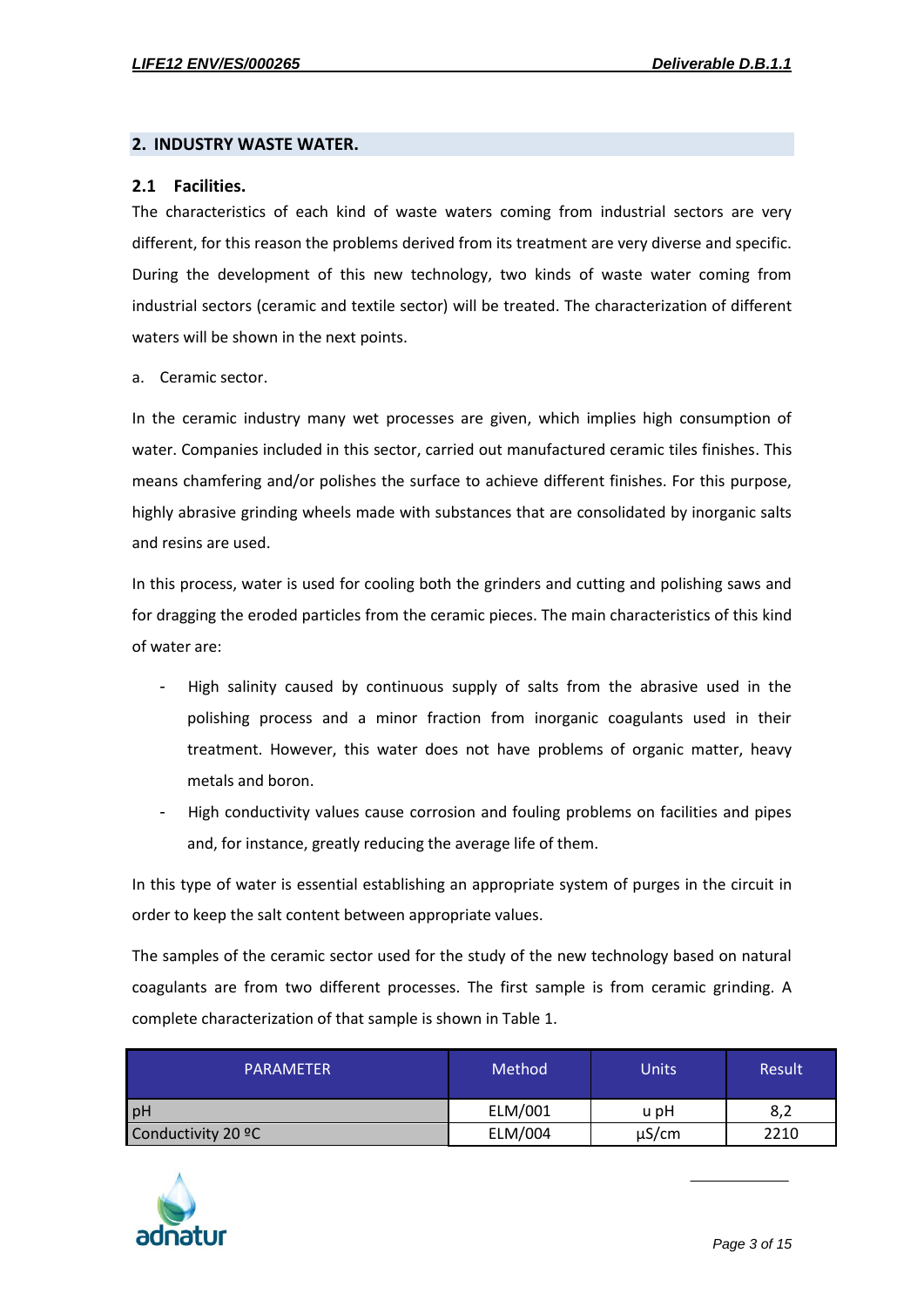| <b>Chlorides</b>             | VOL/005        | mg/l                   | 319  |
|------------------------------|----------------|------------------------|------|
| Turbidity                    | <b>NEF/001</b> | <b>NTU</b>             | 800  |
| Chemical Oxygen Demand (COD) | EAM/006        | mgO <sub>2</sub> /I    | 32   |
| <b>Suspended solids</b>      | GRA/001        | mg/l                   | 2939 |
| <b>Sulphates</b>             | EAM/011        | mg/l                   | 460  |
| Calcium                      | <b>VOL/002</b> | mg/l CaCO <sub>3</sub> | 1225 |

**Table 1.** Ceramic grinding wastewater characterization.

The second sample is from ceramic glazes. A complete characterization of that sample is shown in Table 2.

| <b>PARAMETER</b>                    | Method         | <b>Units</b>             | <b>Result</b> |
|-------------------------------------|----------------|--------------------------|---------------|
| pH                                  | ELM/001        | u pH                     | 7,0           |
| Conductivity 20 °C                  | ELM/004        | $\mu$ S/cm               | 2520          |
| <b>Chlorides</b>                    | VOL/005        | mg/l                     | 390           |
| Turbidity                           | <b>NEF/001</b> | <b>NTU</b>               | 800           |
| <b>Chemical Oxygen Demand (COD)</b> | EAM/006        | mgO <sub>2</sub> /I      | 1905          |
| <b>Suspended solids</b>             | GRA/001        | mg/l                     | 10000         |
| <b>Sulphates</b>                    | EAM/011        | mg/l                     | 150           |
| Calcium                             | VOL/002        | $mg/l$ CaCO <sub>3</sub> | 830           |

**Table 2.** Ceramic glazes wastewater characterization.

In the Tables 1 and 2, the parameters analysed in water samples used in this study are indicated, as well as, the internal laboratory method.

#### b. Textile sector.

The textile industry consumes large quantities of water and produces large volumes of wastewater from different steps such as tanning, dyeing and finishing processes. For this reason, wastewater treatment represents an important environmental issue. Consequently, correct management is necessary for water reuse in the textile industries. Wastewater from textile industry is often rich in color, containing residues of reactive dyes and chemicals, high COD and BOD concentration, high values of conductivity as well as much more harddegradation materials.

The sample collected for the study of the new technology base in natural coagulant is from tanning industry. The tanning industry is of a considerable pollution load in terms of both organic and toxic parameters. A complete characterization of the sample from textile sector, more specifically from tanning is shown in Table 3.

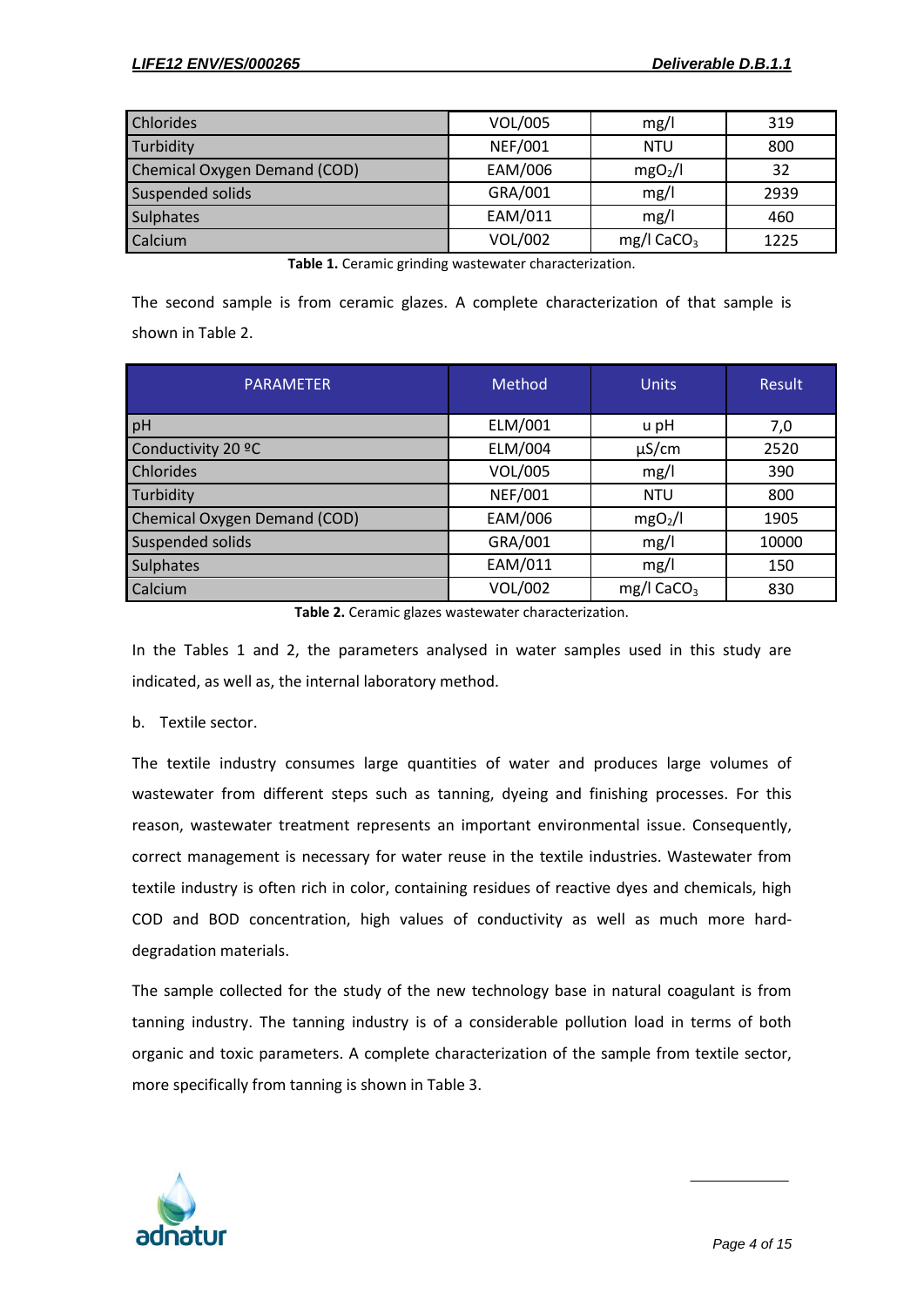| <b>PARAMETER</b>             | Method         | <b>Units</b>        | Result |
|------------------------------|----------------|---------------------|--------|
| pH                           | ELM/001        | u pH                | 7,3    |
| Conductivity 20 °C           | ELM/004        | $\mu$ S/cm          | 5080   |
| Chlorides                    | VOL/005        | mg/l                | 532    |
| Turbidity                    | <b>NEF/001</b> | <b>NTU</b>          | >1000  |
| Chemical oxygen demand (COD) | EAM/006        | mgO <sub>2</sub> /I | 3145   |
| Total nitrogen               | EAM/010        | mg/l                | 150    |
| Suspended solids             | GRA/001        | mg/l                | 2515   |

**Table 3.** Textile wastewater characterization.

In the Table 3, the parameters analysed in water samples used in this study are indicated, as well as, the internal laboratory method.

### <span id="page-5-0"></span>**2.2 Prototype scheme.**

Main scheme of the prototype designed for wastewater coming from ceramic and textile sectors is presented below. It is based on lamellar decantation physics-chemical procedure.



**Figure 1.** Scheme for industrial wastewater prototype.

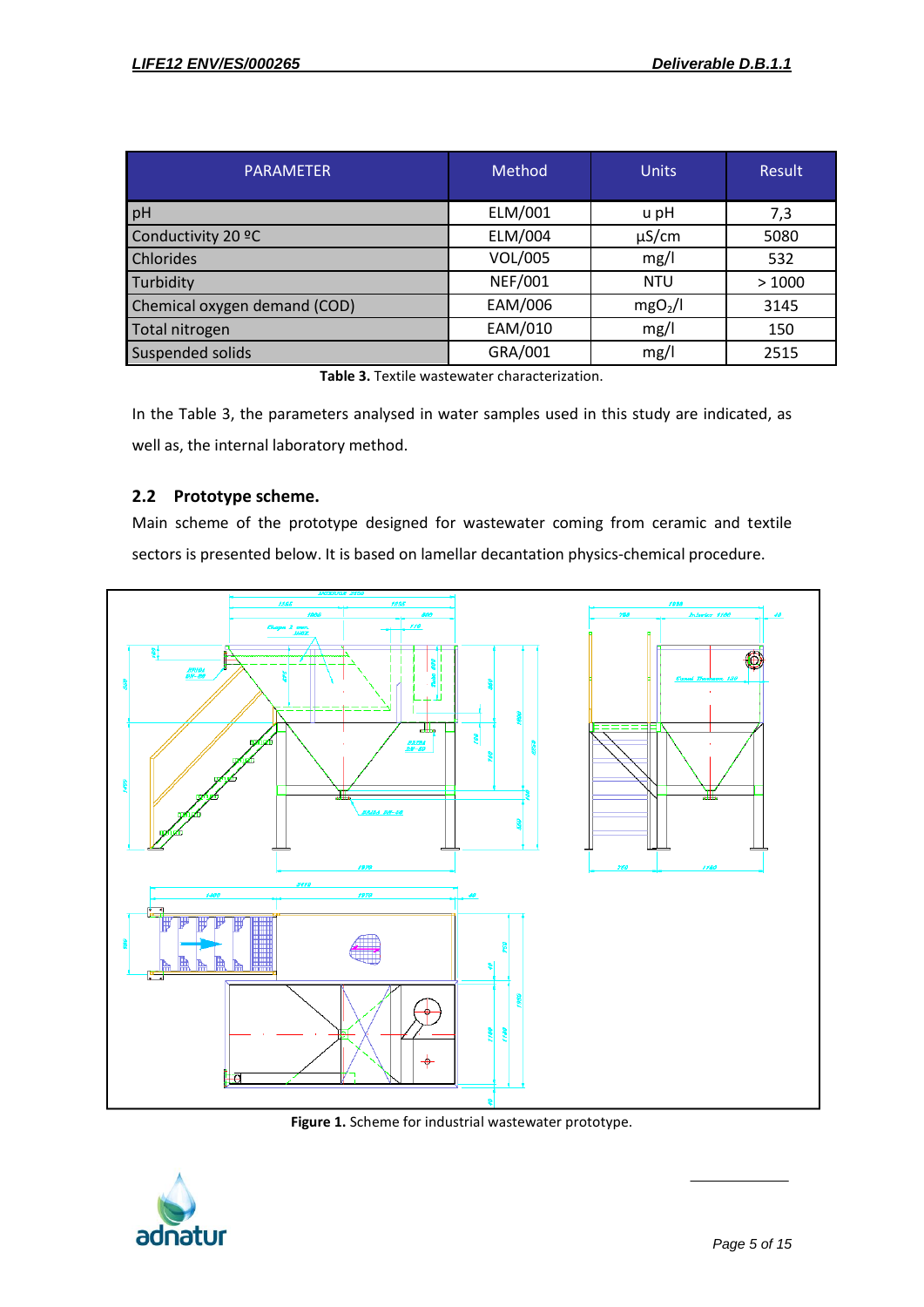Most relevant properties of the current prototype are presented below:

- Flow rate:  $1 \text{ m}^3$ .
- $\triangleright$  Coagulation tank capacity: 100 liters.
- $\triangleright$  Coagulation stirrer rate: 150 rpm.
- $\triangleright$  Coagulant flow rate: 0.2 liters.
- $\triangleright$  Flocculation tank capacity: 100 liters.
- $\triangleright$  Flocculation stirrer rate: 100 rpm.
- $\triangleright$  Flocculant flow rate: 0.15 liters/hour.
- $\triangleright$  Decanter capacity: 2 m<sup>3</sup>.
- $\triangleright$  Decantation surface: 1,2 m<sup>2</sup>.
- $\triangleright$  Sludge outflow: 75 liters/hour.
- $\triangleright$  Flocculant mixer capacity: 100 liters.
- $\triangleright$  Flocculant mixer stirrer rate: 50 rpm.

#### <span id="page-6-0"></span>**2.3 Prototype components.**

Main components of the developed prototype, focused on wastewater coming from ceramic and textile sectors are deeply described bellow:

1. Coagulation tank.

After coagulant dosage, treated water need some time to react. In the coagulation tank suspended and dissolved matter are conveniently destabilized in order to generate colloidal particles. These particles are invisible by glance, but present a high speed transport and specific contact area. Therefore, they are more sensitive to surface interactions than gravitational forces.

2. ADNATUR dosing system.

Natural based coagulants present a great number of advantages previously reported. However, reaction time limits its coagulant efficiency. To avoid this issue current system present a specific dosing system where coagulant and water are simultaneously injected in order to dramatically reduce reaction time of natural based coagulant. This way it is

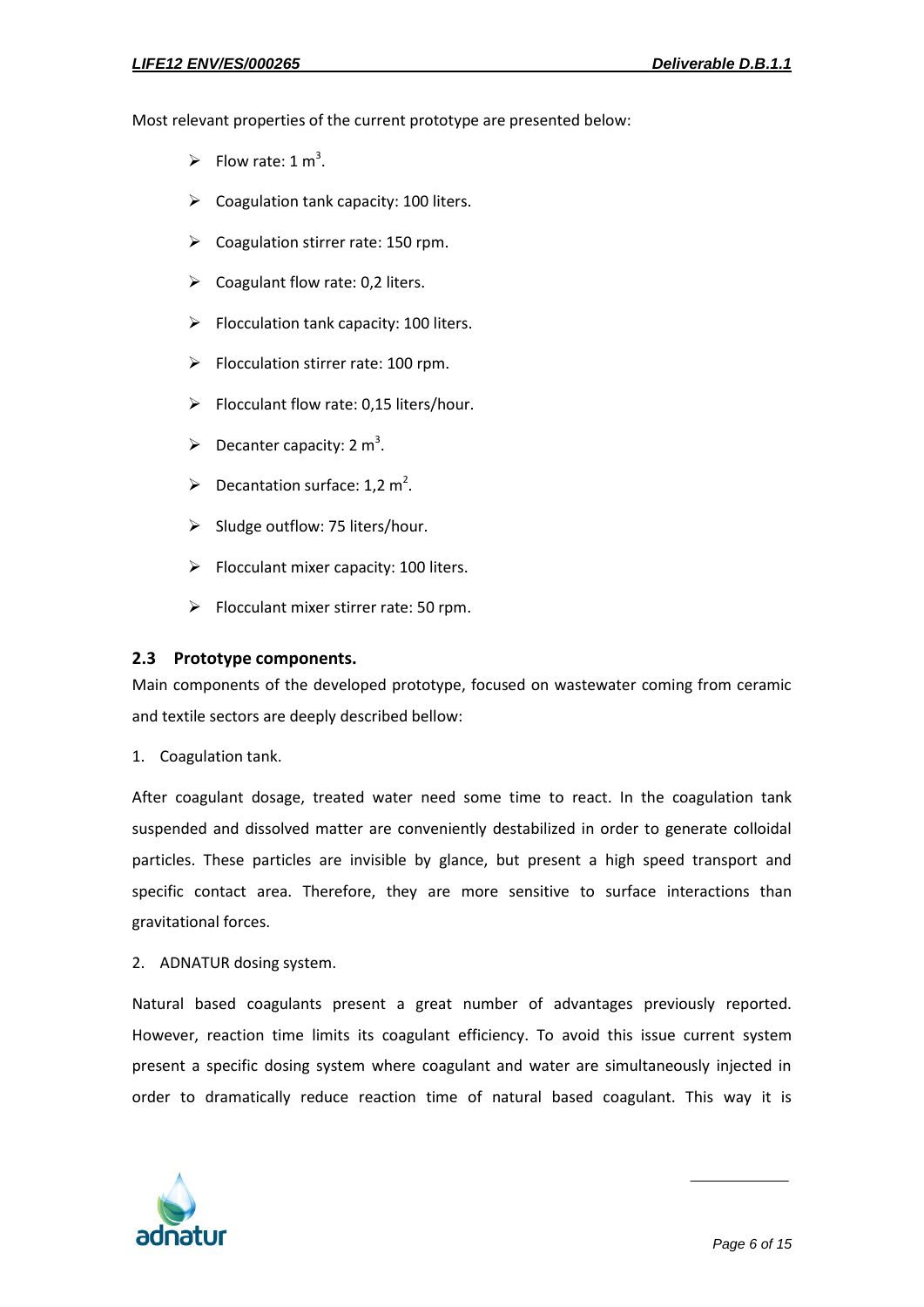competitive compared to currently used inorganic coagulants, maintaining its environmentally friendly properties.

3. Flocculant mixer.

Current decantation system use a solid anionic polyacrilamide based flocculant. Pilot plant contains a small deposit where the flocculant needs to be previously dissolved in water. The preparation procedure is not automatic and recommended flocculant/water ratio is 1/1000.

4. Flocculation tank.

After flocculant dosage, treated water need some time to react. In the flocculation tank previously generated colloidal particles are aggregated in order to form flocs which are easily separated from water by a sedimentation process.

5. Decantation tank.

When flocs are well formed decantation procedure occurs. Current pilot plant presents a lamellar system where decantation is favoured. This way, with smaller pilot size decantation surface is exponentially increased in order to accelerate solid-liquid separation.

6. Outlet water.

Treated water does not contain high levels of suspended solids or turbidity and needs to fit technical requirements in some physico-chemical properties. If requested, samples of treated water must be picked up from this point. In order to ensure correct treatment, physicochemical parameters of incoming and treated water should be conveniently compared, confirming reduction percentages.

7. Sludge extraction.

Solid matter, once separated, is extracted from the lower part of the system in sludge form. The dewatering properties of the generated sludge really depend on the chemical treatment. This way, using natural based coagulants generated sludge does no contain metals and could be used in specific applications.

#### <span id="page-7-0"></span>**2.4 Operating procedure.**

Chemical treatment in the current plant is based on a combination of different reaction mechanisms. Most important processes are described bellow:

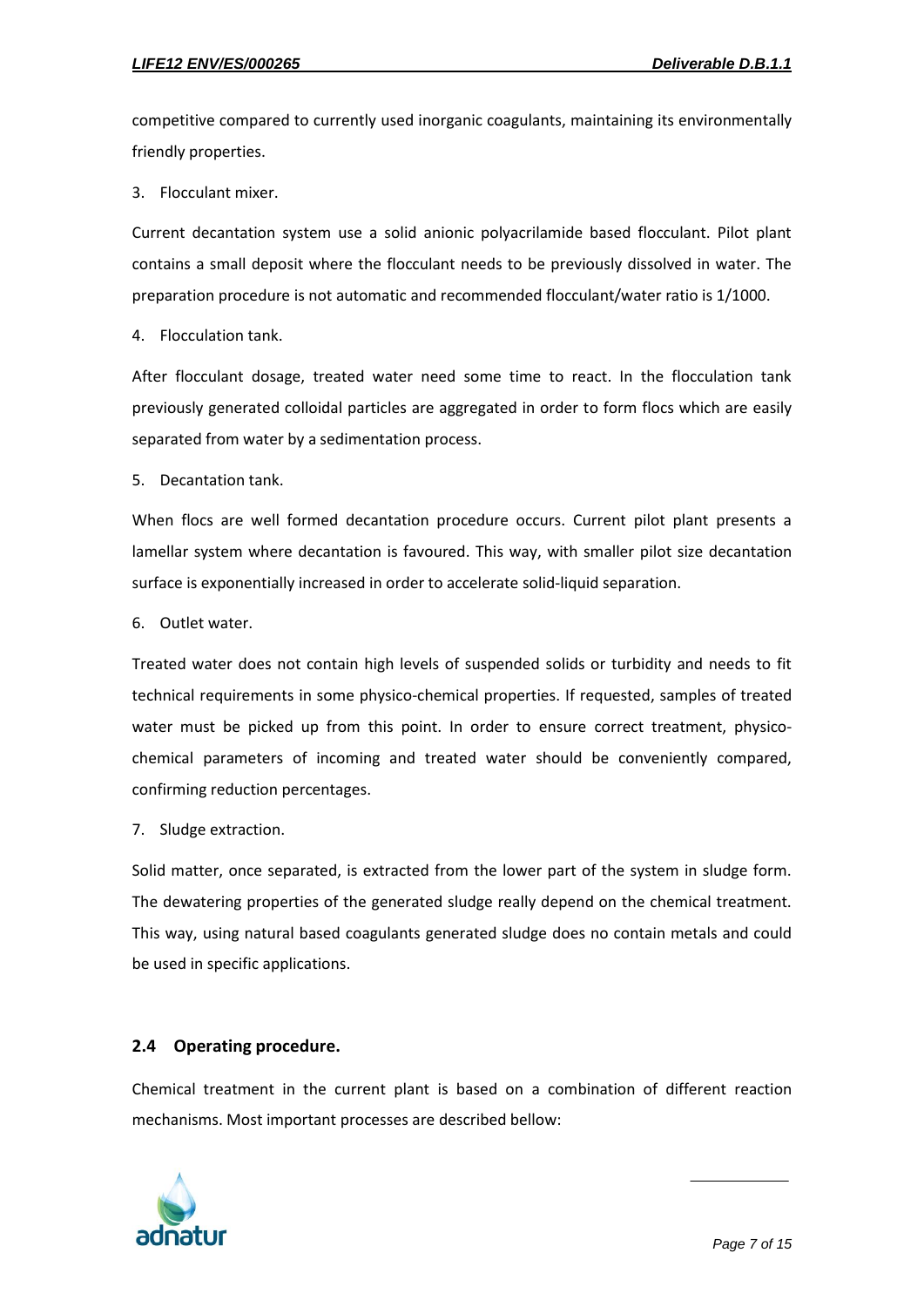- $\triangleright$  Cross-linking: Suspended particles are agglomerated and efficiently removed, forming floc structures by three different direction lines.
- $\triangleright$  Adsorption: Colloidal particles interact physically with formed flocs, being adsorbed in the surface, increasing floc size and reducing its stability in solution.
- $\triangleright$  Destabilization of charges: Before coagulant dosage, suspended particles are stable in solution. This way, a negative charge excess is present in the media and avoids particles interaction. Coagulant dosage introduces positive charges that rapidly react with negative cloud and permit suspended particles interaction.
- $\triangleright$  Complexation: ADNATUR technology, based on the chemical treatment, is able to form complexes with some divalent metals present in water, like Zinc or Nickel, easily removed by liquid-solid separation procedures.

#### <span id="page-8-0"></span>**3. URBAN WASTE WATER.**

#### <span id="page-8-1"></span>**3.1 Facilities.**

In most Urban Wastewater Treatment Plants (WWTP) the main problematic parameter are the suspended solids and the colloidal particles that remain stable in inlet water. These particles are the main visible contamination parameter because they add turbidity, colour or pollutants, among others. In order to eliminate these solids, primary treatments or physicochemical treatments are used. Physicochemical treatments consist in the addition of coagulant reagents in order to remove 80 – 90% of the total suspended matter,  $40 - 70%$  of BOD<sub>5</sub> and 30 – 40% of COD. In other cases, chemicals are used to remove specific contamination. For instance, in the WWTP case of our study, ferric chloride is used in the secondary decanter, after biological treatment, in order to remove phosphates as a specific pollutant.

The samples for the study are coming from an Urban Wastewater Treatment Plant which scheme is described bellow:



Most important components/treatments are defined in the following lines:

#### **Wastewater Pre-treatment**

o *Homogenization Tank*: Inlet wastewater is homogenized and provisionally retained, thus heavy solids settle to the bottom and other solids like oil, grease and lighter solids, float to

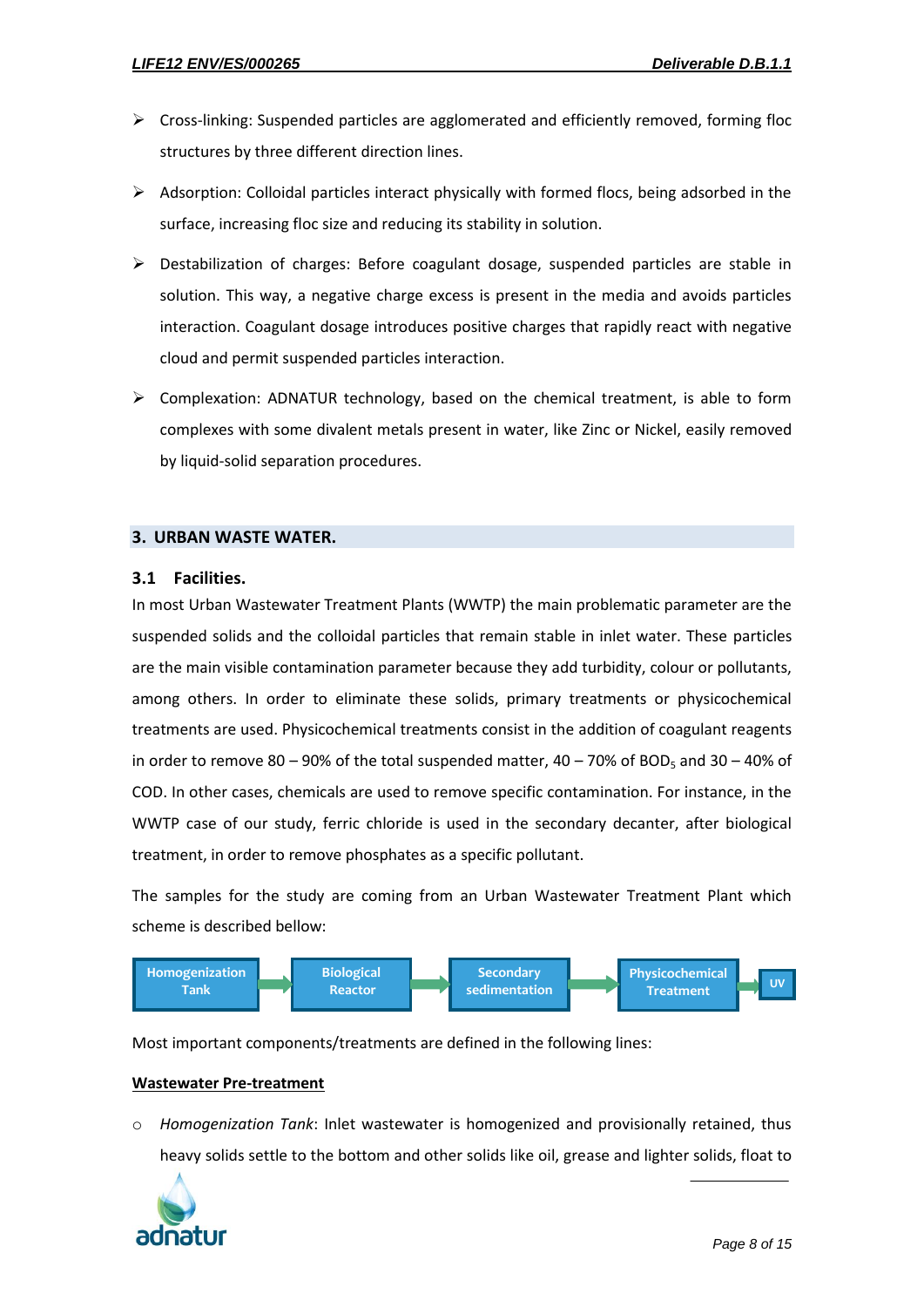the surface. The settled and floating materials are removed and liquid is discharged to secondary treatment.

#### **Secondary Treatment**

- o *Biological Reactor*: In this treatment, dissolved and suspended biological matter is removed. Microorganisms in a managed habitat degrade biological matter and form a sludge that is disposed of and recycled.
- o *Secondary sedimentation*: Suspended particles settle in these basins. Some of these settled microorganisms are recirculated into the activated sludge process in order to maintain a high microbiological concentration. In order to remove phosphates and improve settling time, ferric chloride is added.

#### **Tertiary Treatment**

o *Coagulation and flocculation process by flotation*: In order to remove specific pollutants and remain suspended solids, an additional flotation chemically based treatment is required.

#### **Disinfection**

o Ultraviolet system: Ultraviolet is used to disinfect treated water.

The sample of the WWTP comes from the biological reactor. A complete characterization of that sample is shown in Table 4.

| <b>PARAMETER</b>                    | <b>Units</b>        | Result |
|-------------------------------------|---------------------|--------|
| pH                                  | u pH                | 7,4    |
| Conductivity 20 °C                  | $\mu$ S/cm          | 1571   |
| <b>Suspended solids</b>             | mg/l                | 3335   |
| <b>Chemical Oxygen Demand (COD)</b> | mgO <sub>2</sub> /I | 4005   |
| <b>Turbidity</b>                    | <b>NTU</b>          | 1448   |
| <b>Total phosphorus</b>             | mg/l                | 92,4   |
| Iron                                | mg/l                | 117,8  |
| Aluminium                           | mg/l                | 7,07   |

**Table 4.** Characterization of the sample from biological reactor.

#### <span id="page-9-0"></span>**3.2 Prototype scheme.**

Main scheme of the prototype designed for wastewater coming from urban sector is presented below.

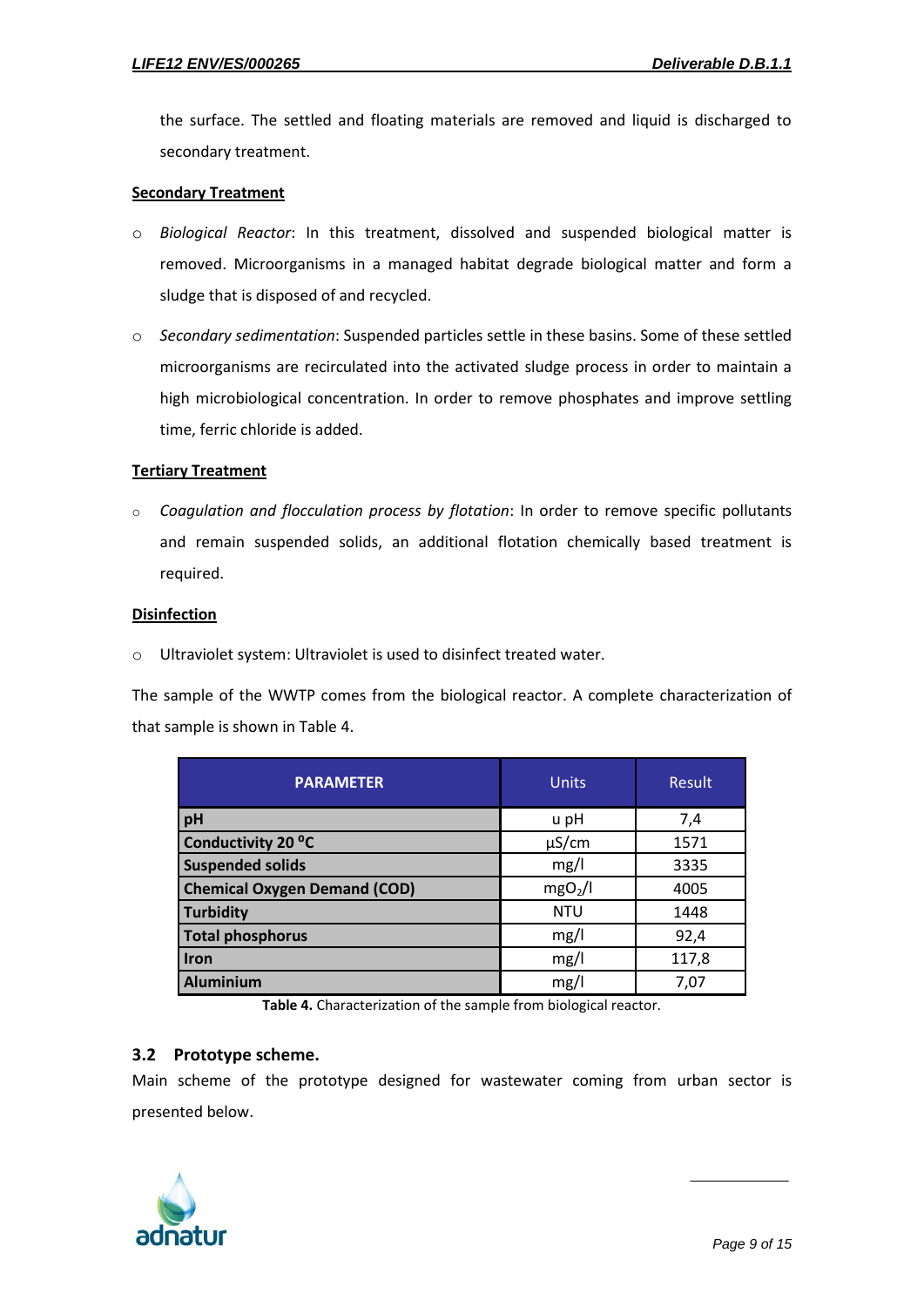

**Figure 2.** Scheme for urban wastewater prototype.

Most relevant properties of the current prototype are presented below:

- Flow rate:  $1 \text{ m}^3$ .
- $\triangleright$  Anoxic reactor capacity: 3000 liters.
- $\triangleright$  Anoxic stirrer rate: 1200 rpm.
- $\triangleright$  Aerobic reactor capacity: 3000 liters.
- $\triangleright$  Coagulant flow rate: 0,2 liters.
- $\blacktriangleright$  Decanter capacity: 2 m<sup>3</sup>.
- $\triangleright$  Sludge outflow: 150 liters/hour.

#### <span id="page-10-0"></span>**3.3 Prototype components.**

Main components of the developed prototype, focused on urban wastewater, are deeply described bellow:

1. Wastewater inlet.

Proposed prototype is designed to fit the end user requirements. In this case, industrial scale biological treatment is based on two different treatments, one for COD removal and another for Nitrogen and Phosphorus removal. Accordingly, in the proposed pilot plant, inlet wastewater comes from the first industrial reactor where COD levels are dramatically reduced.

2. Anoxic tank.

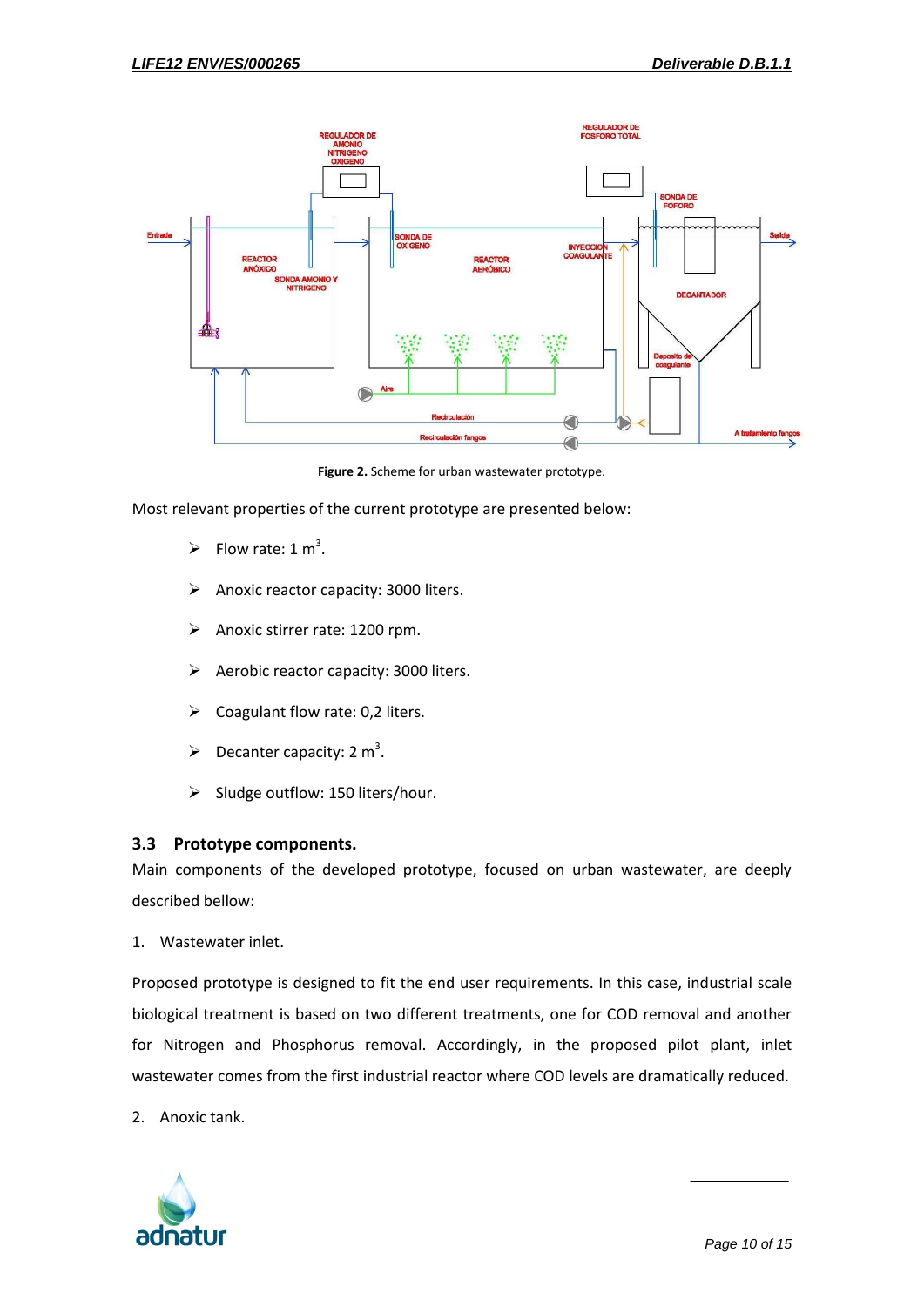In the anoxic tank, the nitrification-denitrification process is produced. This process occurs in anoxia conditions, accordingly without the presence of oxygen. Its function is reducing the quantity of nitrogen in order to reach values of discharge. This reduction is carried out for the current bacteria that transform ammonium to nitrogen gas which is released to the atmosphere.

3. Anoxic mixer.

The anoxic tank is stirred but not aerated (no oxygen is generated). Accordingly, a good homogenization of the tank is absolutely necessary for a proper process of nitrificationdenitrification.

4. Biological reactor.

Biological treatment is carried out inside this reactor that is specifically designed to focus on Nitrogen and Phosphorus removal, increasing the treatment efficiency. In this point of the process, activated sludge is generated and partially returned from the second stage, based on decantation.

5. Blower.

The biological reactor needs good aeration in order to have a proper contend of dissolved oxygen, so inside the biological reactor an aeration system is conveniently included. Microbial content need to live and grow in this media so dissolved oxygen is absolutely necessary. Accordingly, blower generates microbubbles to reach homogeneous and complete distribution of oxygen in the reactor.

6. Aeration system.

The aeration system is the equipment, located outside the biological reactor, that generates the air to be distributed through the blower. Start and stop of the aeration system is controlled by the dissolved oxygen level currently present in the biological reactor.

7. Dissolved oxygen electrode.

In order to fit bacteria requests and correctly control its grown, dissolved oxygen detector is included in the biological reactor. This way, aeration system activation is directly managed by the detector measures.

8. Ammonium-Nitrate probe.

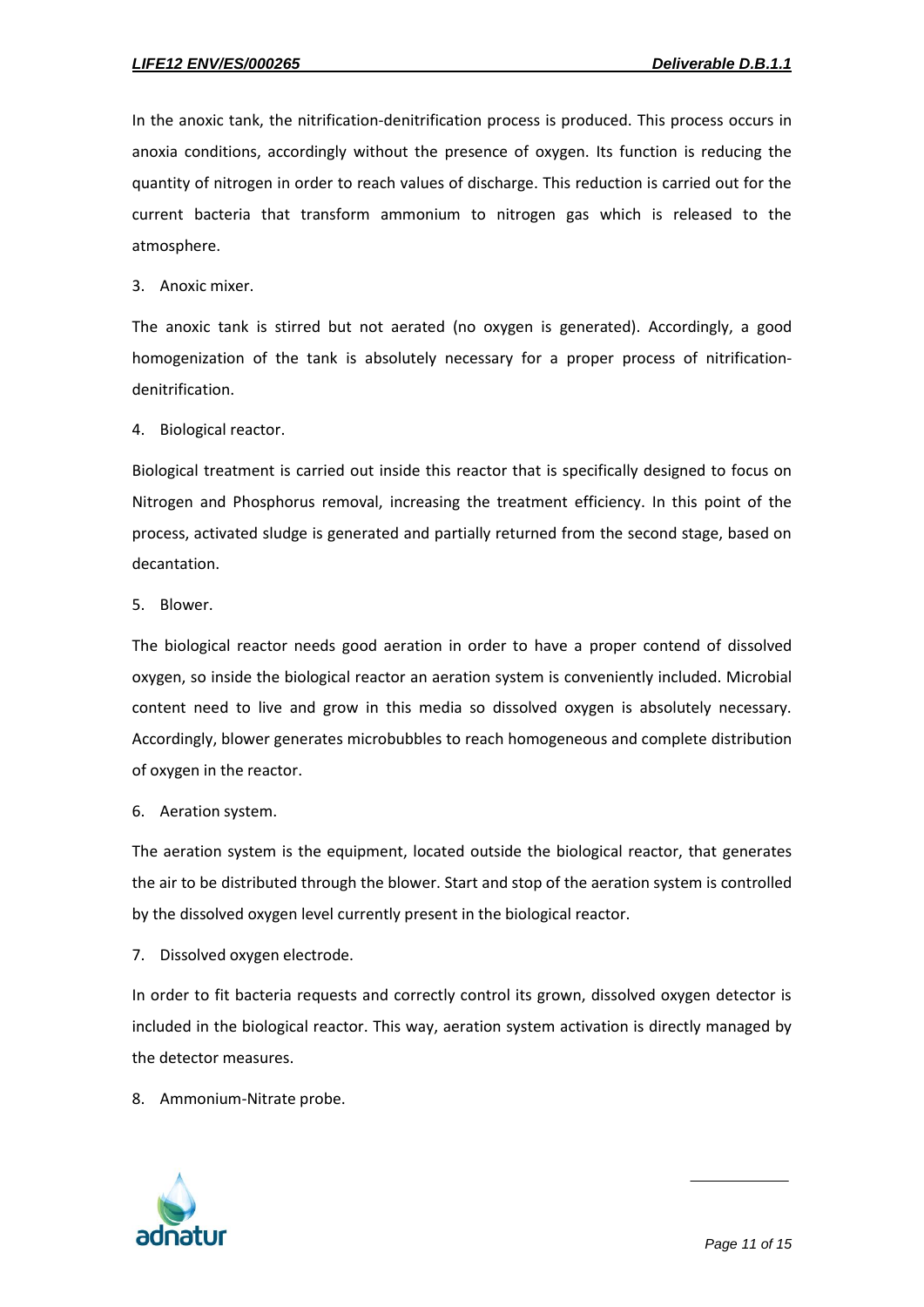In the nitrification process, that is previous to the denitrification, the ammonium is transformed into nitrate. Accordingly, in order to control both species an Ammonium-Nitrate probe is absolutely necessary. This way, Ammonium-Nitrate levels help us to determine current efficiency of the process.

9. ADNATUR dosing system.

Natural based coagulants present a great number of advantages previously reported. However, reaction time limits its coagulant efficiency. To avoid this issue current system present a specific dosing system where coagulant and water are simultaneously injected in order to dramatically reduce reaction time of natural based coagulant. This way it is competitive compared to currently used inorganic coagulants, like ferric chloride, maintaining its environmentally friendly properties.

10. Decanter unit.

Designed prototype contains a physico-chemical unit where formed flocs are separated by decantation. ADNATUR products are previously injected in order to improve solid-liquid separation and increase Nitrogen/Phosphorus elimination.

11. Equipment for phosphorus determination.

In order to control the phosphorus removal rate after the treatment, a specific equipment for phosphorus determination is introduced in the physico-chemical decantation stage. Current equipment is able to determine phosphorus content through an in situ colorimetric procedure.

12. Activated sludge return system.

Generated sludge in the physico-chemical decanting process is partially returned to the biological reactor as an activated sludge. This way, microbial population is maintained between specific levels and could be easily controlled.

13. Water outlet.

Treated water is also separated in the physico-chemical decanting process and then discharged. For that reason, outlet water must fit very strict levels, mainly physico-chemical and microbiological parameters like COD or Phosphorus content.

14. Sludge extraction system.

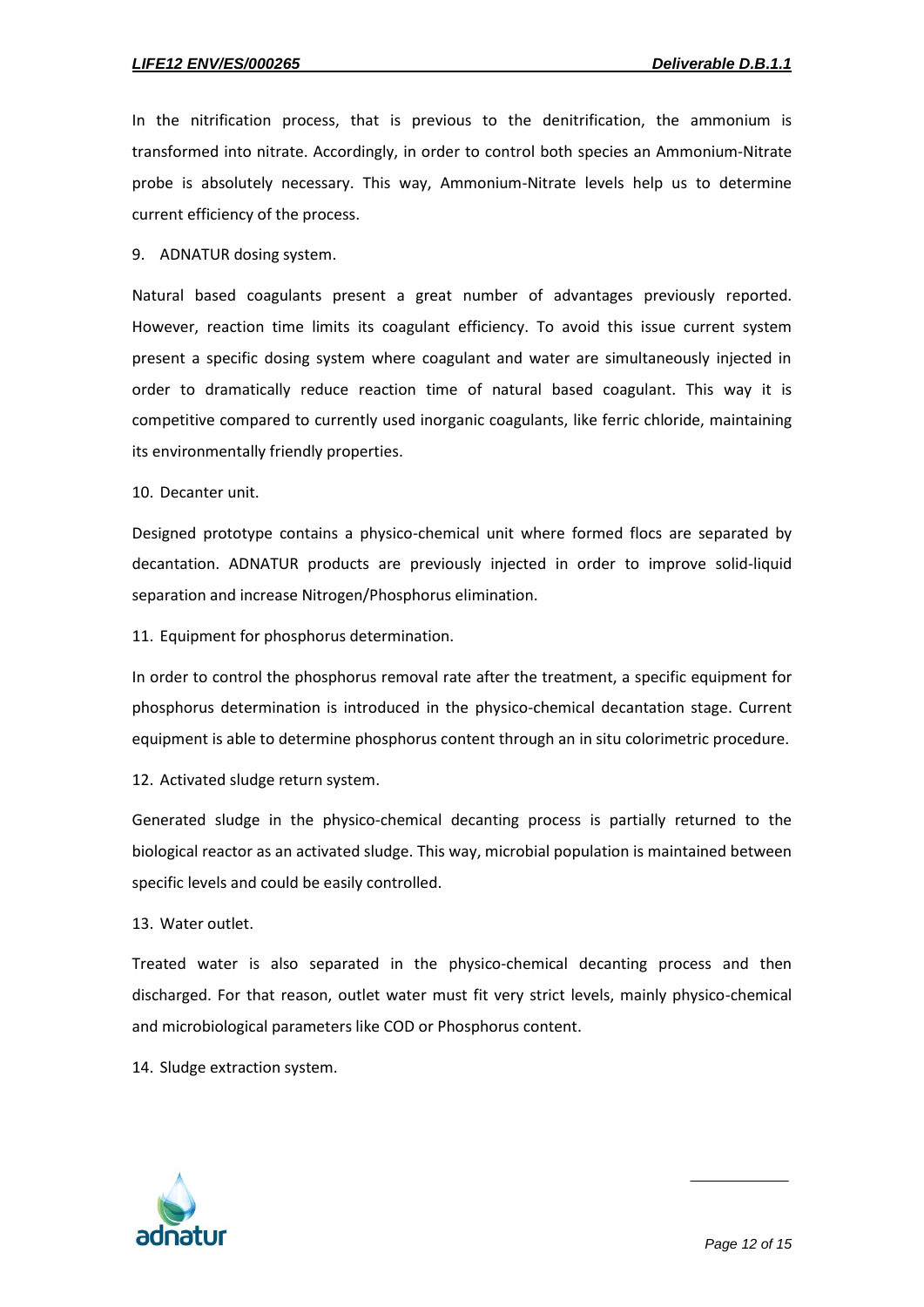Generated sludge in the physico-chemical decanting process is partially extracted and sent to the sludge dewatering system. In this case, generated sludge will be dewatered in a centrifugal system.

#### <span id="page-13-0"></span>**3.4 Operating procedure.**

In order to obtain the most improved efficiency of the proposed treatment, final optimization of the operating procedure was necessary. Two different stages of the pilot plant were slightly modified in order to maximize the efficiency.

i) Adjustments on the dosing point of ADNATUR technology.

Several points of dosage for ADNATUR products were tested. The dosage before the biological reactor was rejected, because the sludge settles in the reactor and this is detrimental for the activity of the activated sludge. Thus, the best point of ADNATUR technology application is in the outlet of the biological reactor, before of the settler. At this point, ADNATUR technology achieves the proper sludge settling, obtaining clarified water without suspended solids. Although the active sludge is partially returned in order to maintain a high microbiological concentration, biological reactor presents a residual amount of ADNATUR products. However, this amount is insignificant and does not affect the proper efficiency of the biological reactor.

ii) ADNATUR dosage management depending on the phosphorus concentration.

An equipment of phosphorus control has been placed in the outlet of the settling tank. This way, depending on the amount of phosphorus measured, ADNATUR products dosage in the settling tank inlet would be properly modified. Thus, the amount of ADNATUR products will be perfectly controlled, avoiding overdoses. Moreover phosphorus, which is a crucial parameter in this kind of facilities, will be under control all the time.

Finally, to have a proper performance of the facility, key factors in the coagulation process have to be taking into account. Accordingly, efficiency of the coagulation processes depends on the following parameters:

 **pH**. It is necessary to adjust the pH in order to precipitate the metal hydroxides present in the solutions. It is the most important parameter to control in order to get a proper coagulation. However, using natural-based coagulants adjustment is not required because coagulant mechanism and product reactivity is different.